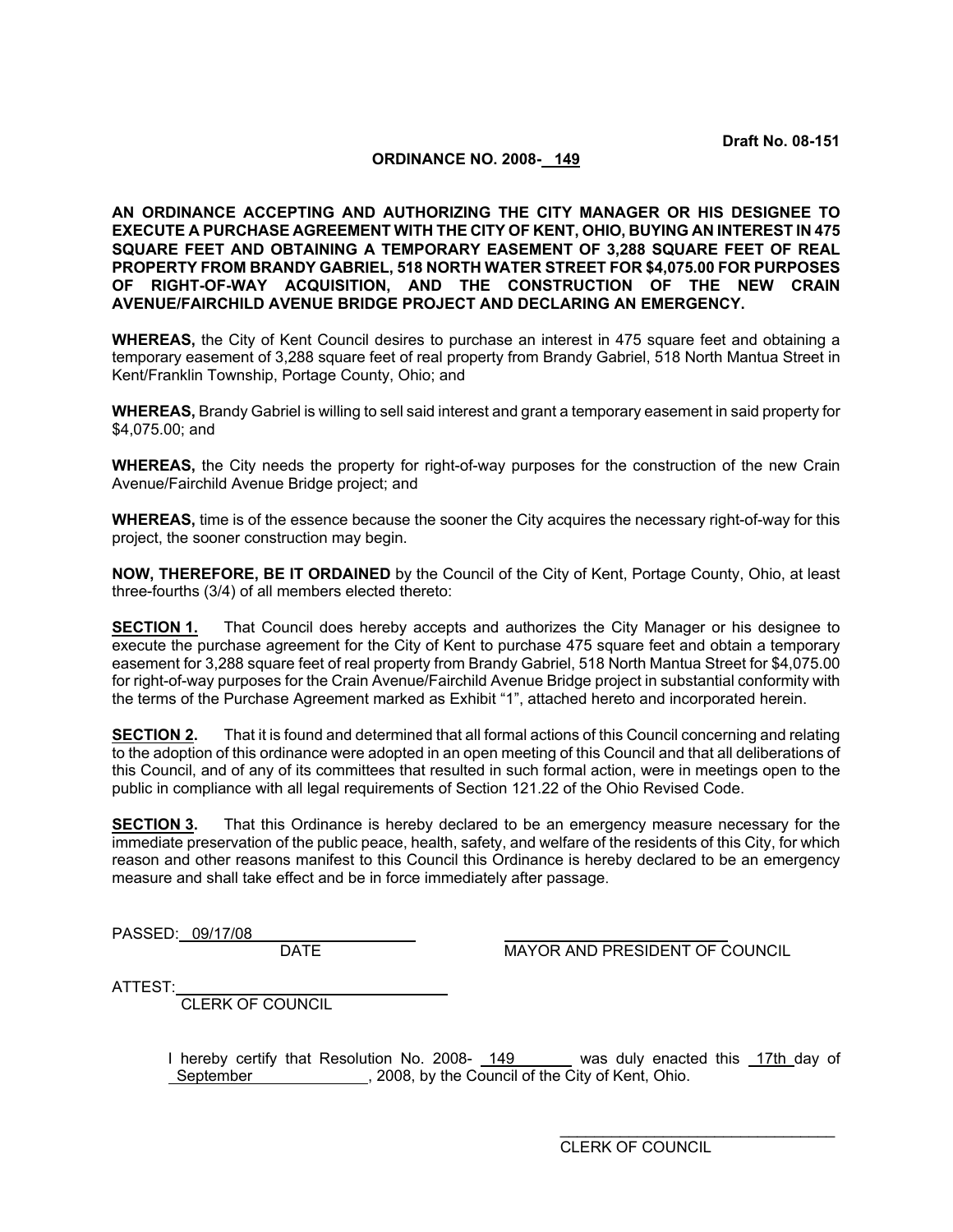# **PARCEL 16-WDV POR-CRAIN AVENUE ALL RIGHT, TITLE AND INTEREST IN FEE SIMPLE IN THE FOLLOWING DESCRIBED PROPERTY WITHOUT LIMITATION OF EXISTING ACCESS RIGHTS IN THE NAME AND FOR THE USE OF THE CITY OF KENT, PORTAGE COUNTY, OHIO**

Grantor/Owner, for himself and his heirs, executors, administrators, successors and assigns, reserves all existing rights of ingress and egress to and from any residual area (as used herein, the expression "Grantor/Owner" includes the plural, and words in the masculine include the feminine or neuter).

### **[Surveyor's description of the premises follows]**

 Situated in the City of Kent, County of Portage and State of Ohio, being part of Lot 30 of Original Franklin Township, T-3-N, R-9-W, being a parcel of land lying on the right side of the centerline of rightof-way of Fairchild Avenue (60 feet), as shown on the POR-CRAIN AVENUE plans made for the City of Kent, Ohio by ARCADIS G & M of Ohio, Inc. and as recorded in Reception Number

 of the records of Portage County, Ohio and being located within the following described points in the boundary thereof:

 Commencing at a 1" rebar found in a monument box at the intersection of the centerline of right-of-way of Hudson Road (60 feet) and the northerly right-of-way of Fairchild Avenue (60 feet), said rebar at Station 11+69.40, 30.00' left of the centerline of right-of-way of Fairchild Avenue;

 Thence **South 21° 47' 40" West 60.02'**along the centerline of Hudson Road to the existing southerly right-of-way line of Fairchild Avenue at Station 11+71.12, 30.00' right of the centerline of right-of-way of said Fairchild Avenue;

 Thence **South 66° 33' 19" East 300.85'** along the southerly right-of-way line of Fairchild Avenue to a Point of Inflection at Station 14+71.47, 30.00' right of the centerline of right-of-way of said Fairchild Avenue (60 feet);

 Thence **South 68° 27' 28" East 99.93'** along the southerly right-of-way line of Fairchild Avenue to the northwesterly corner of a parcel of land now or formerly owned by Brandy Kuhar, also known as Brand K. Kuhar (Grantor) recorded in Volume 161, Page 591, at Station 15+70.90, 30.00' right of the centerline of right-of-way of said Fairchild Avenue; also being the TRUE PLACE OF BEGINNING of the parcel herein described:

- 1. Thence **South 68° 27' 28" East 93.98'** continuing along the southerly right-of-way line of said Fairchild Avenue to Station 16+64.88, 30.00' right of the centerline of Fairchild Avenue;
- 2. Thence **South 56° 50' 28" East 4.94'** continuing along the southerly right-of-way line of said Fairchild Avenue to Station 16+69.72, 31.00' right of the centerline of Fairchild Avenue;
- 3. Thence along the proposed right-of-way line of Fairchild Avenue along the arc of a curve to the right, said curve having a delta of 41° 21' 02", a radius of 33.00', a tangent of 12.45' and a chord of 23.30' with a chord bearing of South 34° 36' 51" East, an **arc distance of 23.82'** to station 636+56.44, 34.42' left of the centerline of right-of-way of S.R. 43 (N. Mantua Street);
- 4. Thence **South 22° 00' 00" West 6.71'** non-tangent to the previous course along the westerly rightof-way line of S.R. 43 (N. Mantua Street) at Station 636+49.73, 34.46' left of the centerline of S.R. 43 (N. Mantua Street);
- 5. Thence **South 68° 00' 00" East 1.72'** along the westerly right-of-way line of S.R. 43 (N. Mantua Street) at Station 636+49.72, 32.74' left of the centerline of S.R. 43 (N. Mantua Street);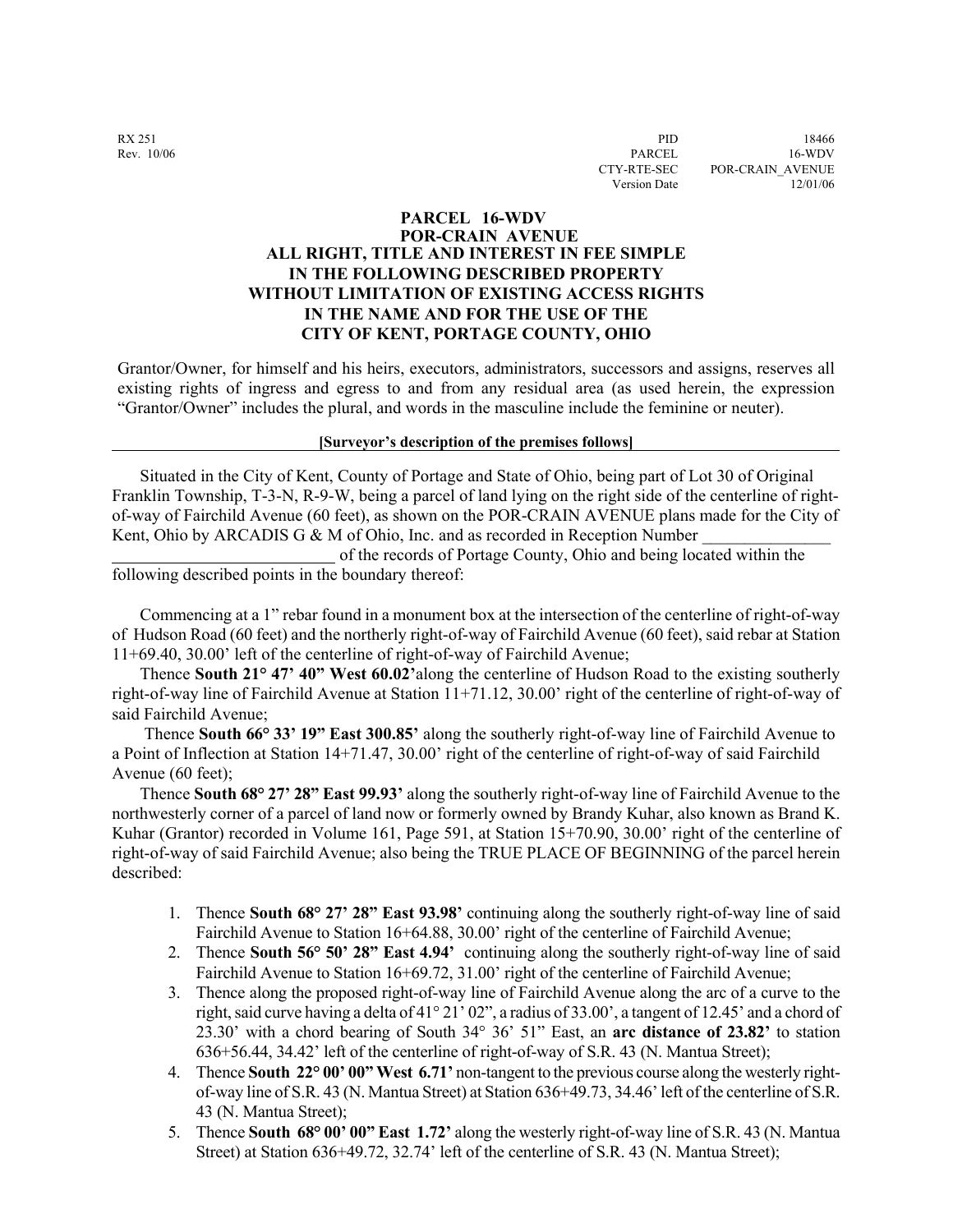- 6. Thence **South 22° 01' 01" West 23.65'** along the westerly property line of S.R. 43 (N. Mantua Street ) to an iron pin set at Station 636+26.07, 32.88' left of the centerline of S.R. 43 (N. Mantua Street);
- 7. Thence along the proposed right-of-way line of Fairchild Avenue along the arc of a curve to the left, said curve having a delta of 90° 28' 28", a radius of 42.00', a tangent of 42.35' and a chord of 59.64' with a chord bearing of North 23° 13' 13" West, an **arc distance of 66.32'** to an iron pin set at a point of tangency, said point being at Station 16+48.54, 32.00' right of the centerline of rightof-way of Fairchild Avenue;
- 8. Thence **North 68° 27' 28" West 77.63'** continuing along the proposed southerly right-of-way line of said Fairchild Avenue to an iron pin set on the westerly property line of said Kuhar parcel at Station 15+70.91, 32.00' right of the centerline of Fairchild Avenue;
- 9. Thence **North 21° 14' 54" East 2.00'** along the westerly property line of said Kuhar parcel to the TRUE PLACE OF BEGINNING.

 The above described parcel contains 475 square feet of land, which includes 0 square feet in the present road occupied, resulting in a net take of 475 square feet of land of which is contained within Portage County Auditor's Permanent Parcel Number 170302000144 and subject to all legal highways and easements of record.

 This description was prepared by Angela M. Metz, E.I. in December 2006 under the direct supervision of Charles A. Hauber, Registered Surveyor Number 8034 and is based on a field survey performed by Finkbeiner, Pettis & Strout, Inc. (now known as ARCADIS G & M of Ohio, Inc.) in 2004 under the direction and supervision of Michael E. Durbin, Registered Surveyor Number 7528.

Bearings in this description are based on the Ohio Coordinate System, NAD83(86), North Zone.

 Grantor claims title by instrument(s) of record in Volume 161, Page 591 of the records of Portage County.

 The stations referred to herein are from the centerlines of right-of-way of Fairchild Avenue and S.R. 43 (N. Mantua Street) as found on the City of Kent Right-of-Way Plan POR-CRAIN AVENUE.

 Iron pins set in the above description are 5/8 inch diameter by 30 inch long rebars with a plastic cap stamped "HAUBER 8034" or a drill hole depending upon the nature of the material that is present at each corner after construction.

 Grantor conveys all of the property described above, except they reserve the right of ingress and egress to and from Fairchild Avenue and S.R. 43 (N. Mantua Street) for himself and his heirs, executors, administrators and assigns.

 Grantor, for himself and his heirs, executors, administrators and assigns, reserves the right of ingress and egress to and from any residual area.

This instrument prepared by ARCADIS G & M of Ohio, Inc. for the City of Kent, Ohio.

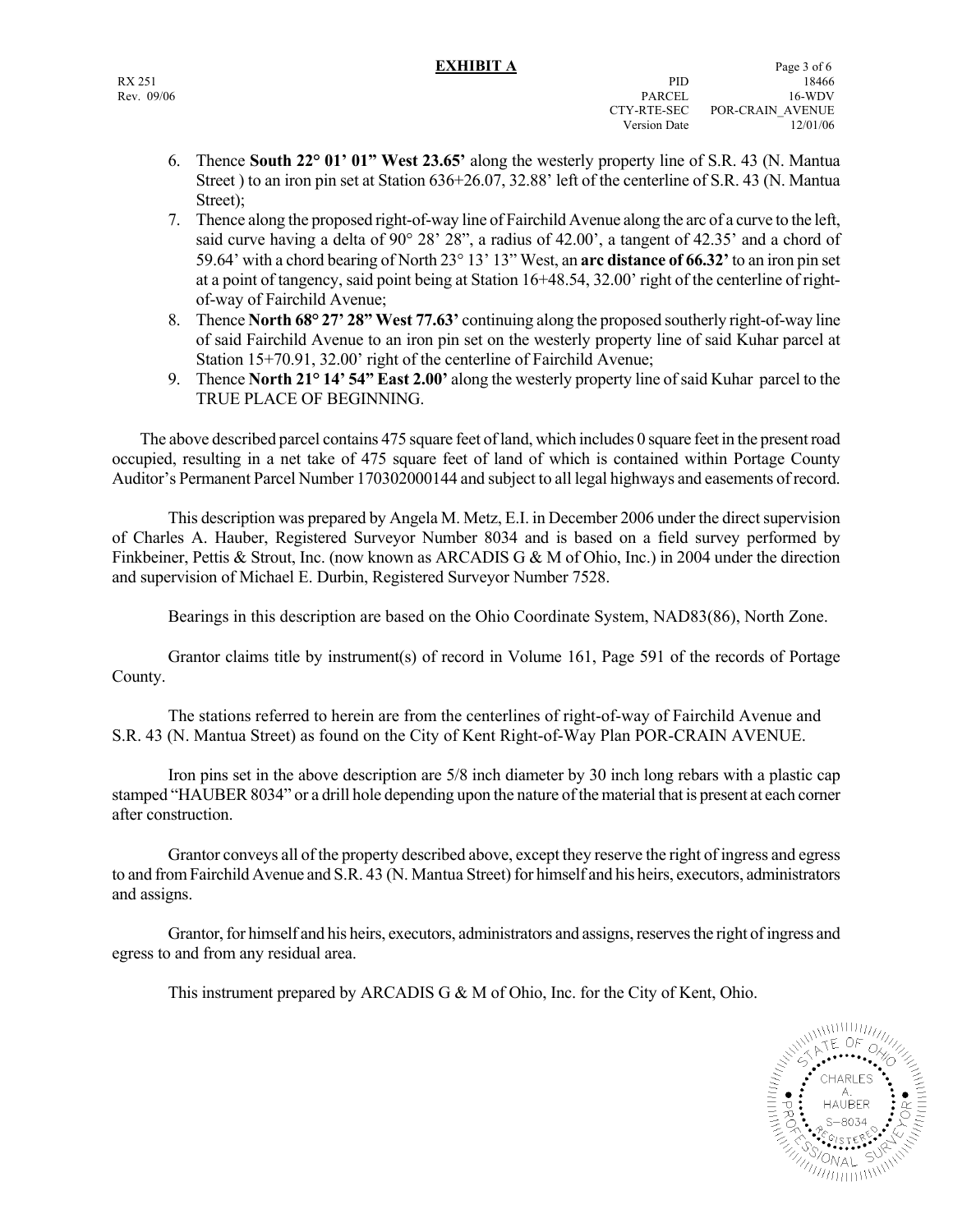### **EXHIBIT A** Page 4 of 6

 $\rm RX 286$  PID 18466 Rev. 09/06 PARCEL 16-T CTY-RTE-SEC POR-CRAIN\_AVENUE Version Date 12/01/06

# **PARCEL 16-WDV POR-CRAIN AVENUE TEMPORARY EASEMENT FOR THE PURPOSE OF PERFORMING THE WORK NECESSARY TO RECONSTRUCT DRIVE, CURB AND COMPLETE GRADING FOR APPROXIMATELY 24 MONTHS FROM DATE OF ENTRY BY THE STATE OF OHIO, DEPARTMENT OF TRANSPORTATION**

### **[Surveyor's description of the premises follows]**

 Situated in the City of Kent, County of Portage and State of Ohio, being part of Lot 30 of Original Franklin Township, T-3-N, R-9-W, being a parcel of land lying on the right side of the centerline of rightof-way of Fairchild Avenue (60 feet), as shown on the POR-CRAIN AVENUE plans made for the City of Kent, Ohio by ARCADIS G & M of Ohio, Inc. and as recorded in Reception Number

 of the records of Portage County, Ohio and being located within the following described points in the boundary thereof:

 Commencing at a 1" rebar found in a monument box at the intersection of the centerline of right-of-way of Hudson Road (60 feet) and the northerly right-of-way of Fairchild Avenue (60 feet), said rebar at Station 11+69.40, 30.00' left of the centerline of right-of-way of Fairchild Avenue;

 Thence **South 21° 47' 40" West 60.02'** along the centerline and centerline extension of Hudson Road to the existing southerly right-of-way line of Fairchild Avenue at Station 11+71.12, 30.00' right of the centerline of right-of-way of said Fairchild Avenue;

 Thence **South 66° 33' 19" East 300.85'** along the southerly right-of-way line of Fairchild Avenue to a Point of Inflection at Station 14+71.47, 30.00' right of the centerline of right-of-way of said Fairchild Avenue (60 feet);

 Thence **South 68° 27' 28" East 99.93'** along the southerly right-of-way line of Fairchild Avenue to the northwesterly corner of a parcel of land now or formerly owned by Brandy Kuhar, also known as Brand K. Kuhar (Grantor) recorded in Volume 161, Page 591, at Station 15+70.90, 30.00' right of the centerline of right-of-way of said Fairchild Avenue;

 Thence **South 21° 14' 54" West 2.00'** along the westerly property line of said Kuhar parcel to an iron pin set at Station 15+70.91, 32.00' right of the centerline of right-of-way of said Fairchild Avenue; also being the TRUE PLACE OF BEGINNING of the temporary easement herein described:

- 10. Thence **South 68° 27' 28" East 77.63'** through said Kuhar parcel to an iron pin set on the proposed right-of-way line of Fairchild Avenue at Station 16+48.54, 32.00' right of the centerline of right-ofway of said Fairchild Avenue;
- 11. Thence along the proposed right-of-way line of Fairchild Avenue along the arc of a curve to the right, said curve having a delta of 90° 28' 28", a radius of 42.00', a tangent of 42.35' and a chord of 59.64' with a chord bearing of South 23° 13' 13" East, an **arc distance of 66.32'** to an iron pin set at a point of tangency, said point being at Station 636+26.07, 32.88' left of the centerline of rightof-way of S.R. 43 (N. Mantua Street);
- 12. Thence **South 22° 01' 01" West 31.01'** along the westerly right-of-way line of S.R. 43 (N. Mantua Street) to the southeast corner of said Kuhar parcel at Station 635+94.85, 33.00' left of the centerline of right-of-way of said S.R. 43 (N. Mantua Street);
- 13. Thence **North 66° 35' 38" West 15.38'** along the southerly property line of said Kuhar parcel to Station 635+95.22, 48.38' left of the centerline of S.R. 43 (N. Mantua Street);
- 14. Thence **North 16° 03' 37" East 49.30'** through said Kuhar parcel to Station 636+44.59, 53.26' left